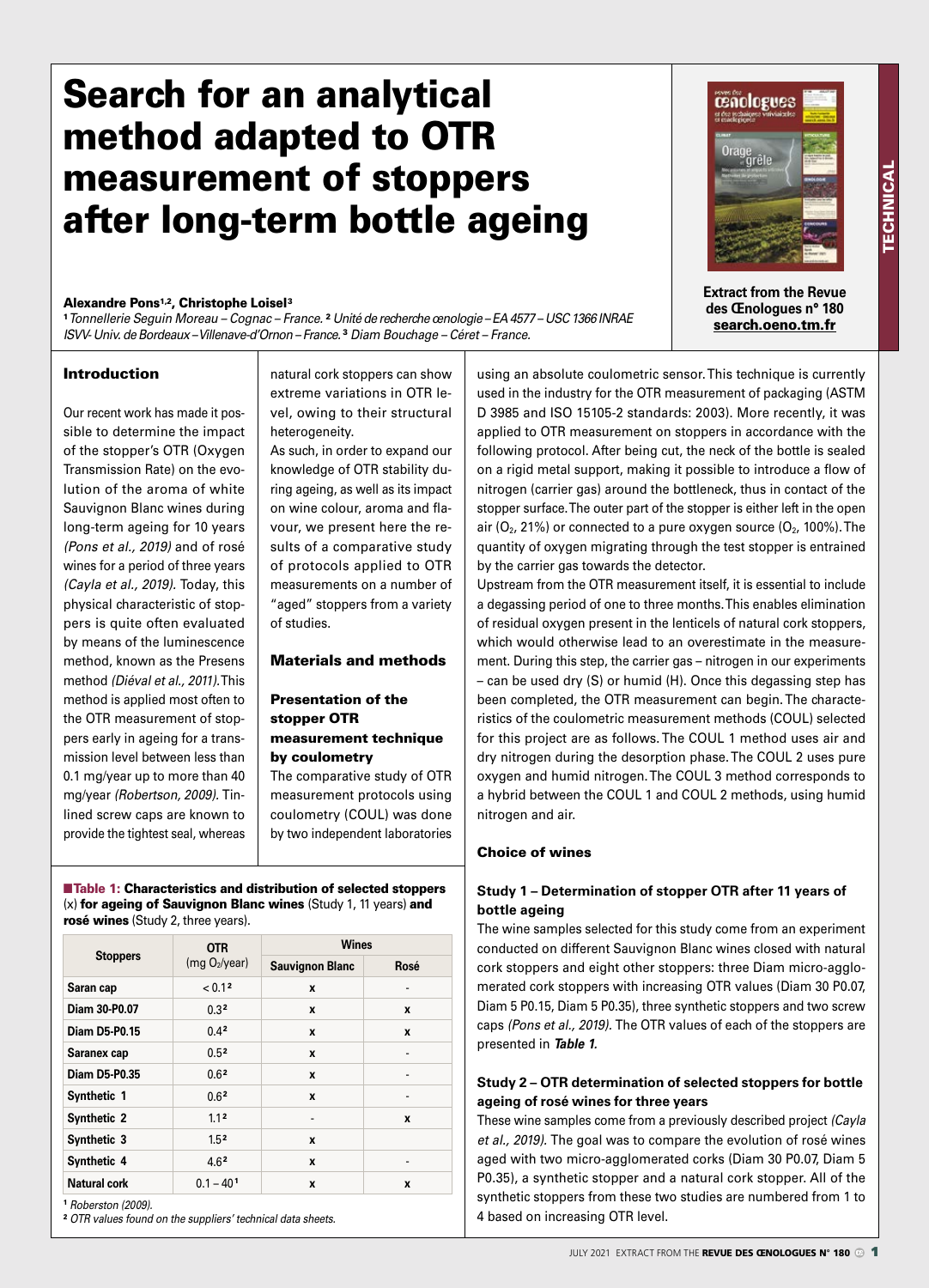#### Results

#### Evaluation of OTR for nine different stoppers after 11 years of bottle ageing (COUL1 method)

Initially, all of the wine samples from Study 1 were analysed with the COUL 1 method, i.e. by using dry  $N_2$  and 21%  $O_2$  (ambient air). As presented in *Figure 1,* we show that the OTR range encountered after 11 years of bottle ageing is extremely large, from 0.07 mg/ year for the Saran tin-lined cap to more than 120 mg/year for one of the natural cork stoppers. The median values can be structured in three groups. The first group which has an OTR level less than 1 mg/year includes the screw caps, the Diam 30-P0.07 micro-agglomerated cork stopper and the Synthetic 1 stopper. The second group, between 3 and 6 mg/year, includes the Synthetic 3 stopper and the D5-P0.15 micro-agglomerated cork stopper. The third and last group has higher OTR levels, from 6 to 7 mg/year, and includes the D5-P0.35 and Synthetic 4 stoppers as well as the natural cork stoppers.

Screw caps are known for their low OTR, and we confirm this result for the Saran capsule after 11 years of bottle ageing *(Figure 1A).*  However, for the Saranex screw cap, the measured OTR range is quite wide. Since these stoppers are produced on an industrial scale, this result is quite surprising. It quite likely illustrates an impact on the cap that occurred during bottle ageing. After 11 years of bottle ageing, the synthetic stoppers have OTR levels that are substantially higher that at the start of the trial. However, the ranking of stoppers as a function of their OTRT0 remains unchanged. As such, the COUL 1 method is suitable for the OTR measurement of synthetic stoppers and screw caps after a long period of bottle ageing.

For the performance of cork stoppers, we show that the ranking of micro-agglomerated cork stoppers is similar to that described at the start of the project *(Table 1),* i.e. OTRD30-P0.07 > OTRD5-P0.15 > OTRD5-P0.35. After 11 years of bottle ageing, the distribution of OTR values for the D30-P0.07 stopper remains much lower than 0.8 mg/year, very close to the initial technical characteristics (0.3 mg/year). This stopper type offers the guarantee of a known, low level of oxygen addition throughout the wine's lifetime: from bottling until it is opened for tasting.

However, for the other three stoppers, the measured values are rather high or even quite high for natural cork stoppers *(Figure 1B).* Such results may have their source in the application of the measurement method. In fact, the laboratory that applies the COUL 1 method uses dry nitrogen for the desorption of oxygen present in the stopper.

**Figure 1: Distribution of OTR values at 11 years for @ synthetic stoppers and screw caps, B** natural cork and micro-agglomerate cork stoppers, obtained by the COUL 1 method (dry N<sub>2</sub>, 21%  $O_2$ ). The horizontal line corresponds to the median value of each group.





| <b>Date</b>                                                                                                                   | <b>Method</b>         | Exterior $[O_2]$          | $OTR$ (mg/year) |          |          |             |  |
|-------------------------------------------------------------------------------------------------------------------------------|-----------------------|---------------------------|-----------------|----------|----------|-------------|--|
|                                                                                                                               |                       |                           | D30-P0.07       | D5-P0.15 | D5-P0.35 | Synth. 4    |  |
| T <sub>0</sub> 12                                                                                                             |                       |                           | 0.3             | 0.4      | 0.6      | 4.6         |  |
| 11 years                                                                                                                      | COUL1 (dry $N_2$ )    | 21%                       | 1.6             | 18.2     | 3.2      | 5.7         |  |
|                                                                                                                               | COUL 2 (humid $N_2$ ) | 100 % (21 %) <sup>2</sup> | $0.5(0.1)^2$    | 4.2(0.9) | 8.2(1.7) | 48.9 (10.3) |  |
| 1.000 to the second and entertained data aboate in 2000 2.0 clay lated OTD values secures and in a to an exterior (O Lef 210/ |                       |                           |                 |          |          |             |  |

1 *OTR values found on technical data sheets in 2008.* 2 *Calculated OTR values corresponding to an exterior [O2]of 21%.*

As mentioned previously, this phase can last several months. As such, it cannot be excluded that the cork stoppers with a variable moisture (impregnation) level may dry out during this phase, thus provoking, as an artefact, a significant overestimate of the real OTR value of natural cork and micro-agglomerated cork stoppers. This type of phenomenon quite likely explains what we observed after 11 years of bottle ageing for a number of cork stoppers. As such, we propose comparing the results from the COUL 1 method for a selection of four stoppers with different OTR values with those from another laboratory using humid nitrogen for desorption and pure oxygen during the measurement (COUL 2 method).

#### Impact of moisture in the nitrogen used during the desorption phase on the OTR measurement

The results of the impact of the measurement method on the stopper's OTR value are presented in Table 2. We show that the OTR results obtained at 11 years with the COUL 1 and COUL 2 methods are higher on average than the OTRT0 values. Furthermore, depending on the method used, the ranking of stoppers as a function of their OTRT0 value is not systematically followed. Some values are, in fact, surprising. For example, this is the case for the sample with an OTR value of 18.2 mg/year with the COUL 1 method and 0.9 mg/year with the COUL 2 method (the results are corrected to 21%  $O_2$ ). It cannot be excluded that this type of stopper takes on moisture during bottle ageing and that the application of the sample preparation protocol has dried it out. As such, these results confirm the importance of using humid nitrogen to prevent the cork stoppers from drying out during the measurement.

In *Table 2,* we deliberately corrected the OTR results obtained with pure oxygen (100%) to 21% oxygen in order to make compa-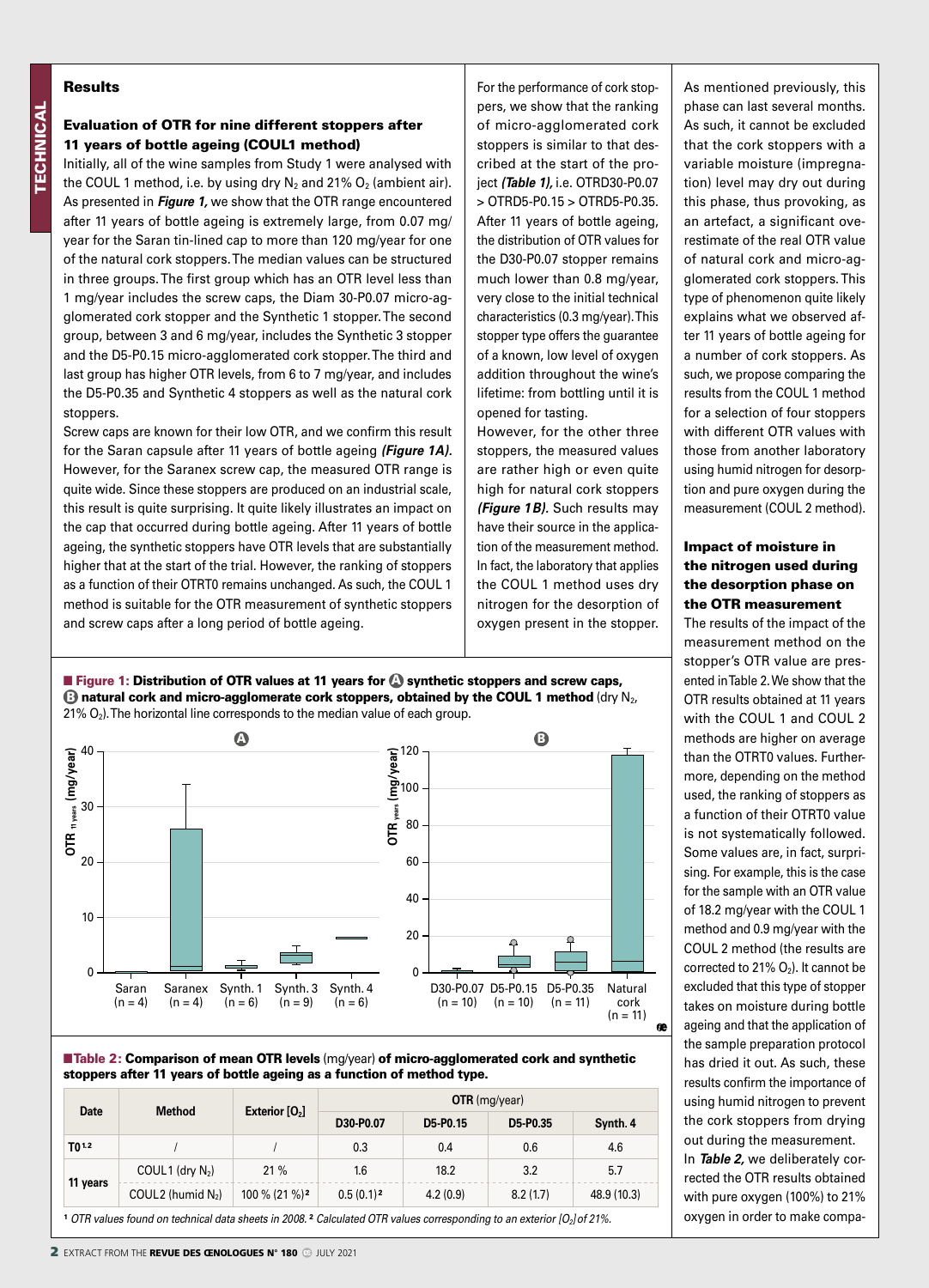

**Figure 2: Correlation between the OTR values obtained by** the COUL 2 technique (humid  $N_2$ , 100%  $O_2$ ) and COUL 3 (humid  $N_2$ ,

rison of the two methods easier. From a theoretical standpoint, it is possible to approximate an OTR measurement in ambient air by dividing all values obtained at 100% by 4.76. However, is this hypothesis valid throughout the entire OTR range of stoppers used for wine ageing in bottles? Can we really apply this factor with the simple goal of better evaluating the real quantity of oxygen that the wine will receive? To answer this question, we asked the laboratory to analyse

the same bottles of wine corked with natural cork and micro-agglomerated cork stoppers, successively with ambient air and pure oxygen in controlled moisture conditions.

As we show in *Figure 2,* the hypothesis is valid for high OTR values (OTR100 % > 2 mg/year) but remains less robust for low values. There are two reasons for this. First of all, the low OTR values approach the detection limits of the apparatus and consequently, the error associated

**Figure 3: OTR values** (COUL 3 method, humid  $N_2$ , 21%  $O_2$ ) of natural cork stoppers selected for the ageing of a Sauvignon Blanc wine after 11 years of bottle ageing  $(n = 14)$ . Representation of OTR levels in increasing order and structured in four classes.



with the measurement is greater. Then, another parameter to take into account is the necessary desorption time to reach equilibrium: it is often greater for the measurement at 100%  $O_2$ . In this event, it cannot be excluded that the measurement may be affected, whereas the equilibrium phase is not completely reached. All of these elements point to the importance of knowing the operating conditions of the OTR measurement in order to interpret the results in oenological terms. For this reason, we recommend an OTR measurement with humid nitrogen and ambient air for old cork stoppers (COUL 3), in order to simulate the conditions of wine ageing in bottles.

### Application of the optimised coulometric measurement method for determination of OTR with various cork and synthetic stoppers after 11 years and three years of bottle ageing

In this last part, we present the results of the two previously described studies for which the OTR values of stoppers were determined with the COUL 3 method. One corresponds to bottle ageing of Sauvignon Blanc wines for 11 years, the other to bottle ageing of rosé wines for three years.

For the first study, we analysed 14 natural cork stoppers selected for the bottle ageing of the same Sauvignon Blanc wine. The OTR results presented in *Figure 3* illustrate the great heterogeneity of natural cork after 11 years of bottle ageing. However, the range of values is less extensive than with the COUL 2 method *(Figure 1).* This illustrates the interest of desorption using humid nitrogen. The measured OTR range is between 0.38 and 44.9 mg/year, whereas the median value of this distribution is 2.5 mg/year. As such, 28.5% of the stoppers have an OTR value < 1 mg/year, 36% have an OTR value between

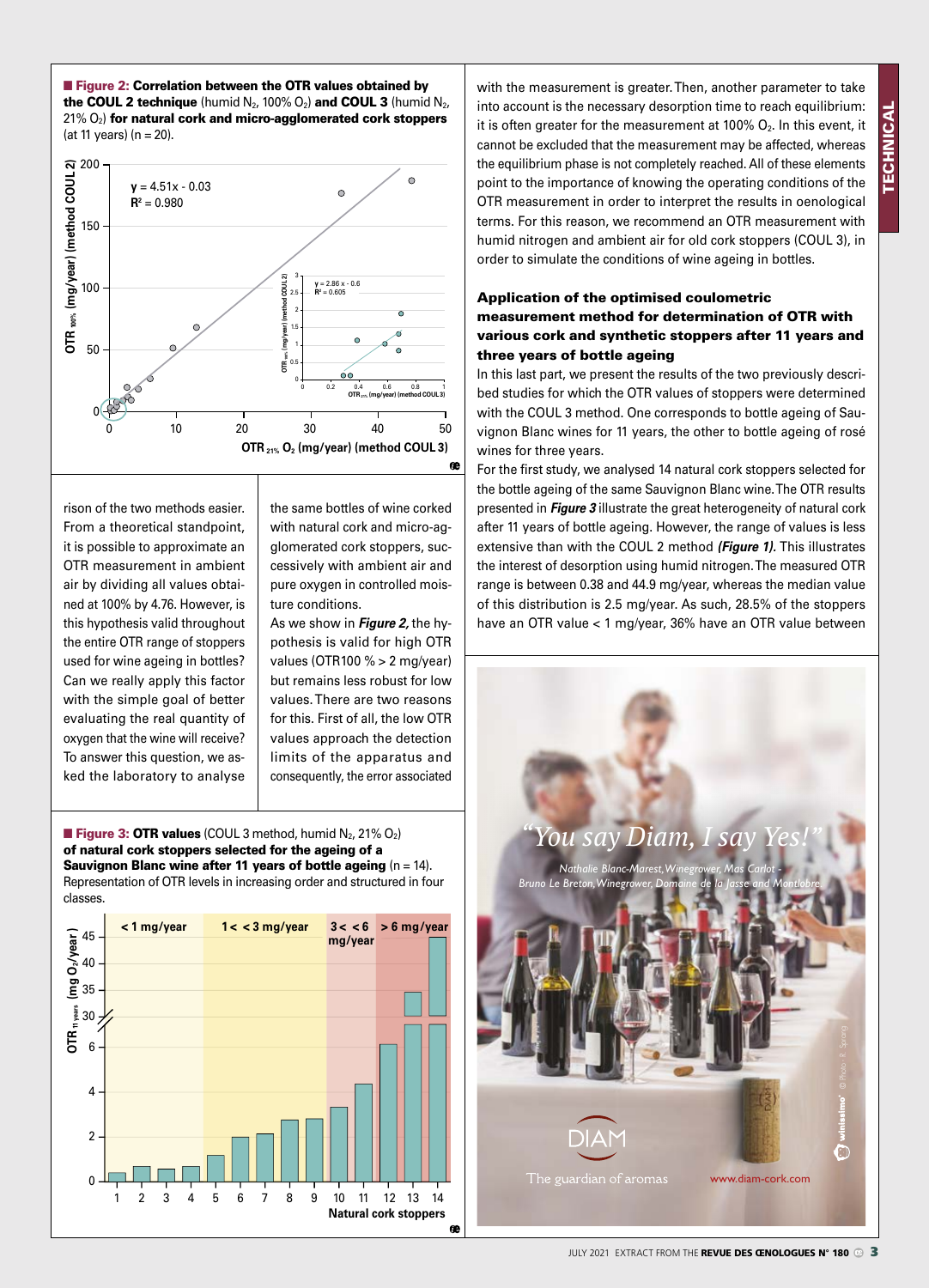1 and 3 mg/year, 14% have an OTR value between 3 and 6 mg/year and 21.5% have an OTR value greater than 6 mg/year, which most likely leads to premature oxidation of these white wines.

For the second study, we selected four stoppers for the bottle ageing of rosé wines. After three years of bottle ageing, micro-agglomerated cork stoppers display performance levels similar to those for a new stopper *(Figure 4).* In contrast, the synthetic stopper (Synth. 2) has an OTR value nearly nine times greater than the one it had at the start of the project. At this stage of bottle ageing, the natural cork stopper and the synthetic stopper have an OTR value much greater than the others, which could indicate faster oxidative ageing of rosé wines with these stopper types.

#### Conclusion

The goal of this study was to identify a suitable measurement protocol for determining OTR in bottles aged for a number of years. After having tested a variety of approaches, we show that the coulometric method is perfectly adapted to this goal, while also revealing the impact of stopper preparation on measurement quality. The hydration control of the stopper during the desorption phase has been shown to be a crucial parameter for cork stoppers, as it affects the precision of results. We have shown in precise terms that based on our selection of cork stoppers, the OTR levels after 11 years of bottle ageing are between 0.07 mg/year and 44.9 mg/year. In light of these OTR values, it is quite likely that the composition of the wine is profoundly affected by this oxygen transmission.

*Editor's note: The bibliography for this article is available on the Revue des Œnologues website: search.oeno.tm.fr*



**Figure 4: Comparison of theoretical mean OTR values (OTR** T0) of micro-agglomerated cork, synthetic and natural cork stoppers, to those measured after three years of bottle ageing (COUL 3 method, humid  $N_2$ , 21%  $O_2$ ). The values corresponding to the mean of each stopper group ( $n = 3$ ).





#### Article published with the authorization of the Journal the Revue des Œnologue

N° 180 - July 2021– pages 50 to 53

"Search for an analytical method adapted to OTR measurement of stoppers after long-term bottle

ageing" Alexandre Pons, Christophe Loisel.

ageing" Alexandre Pons, Christophe Loisel.<br>The international reference for scientific and technical news on grape growing and winemarking, for more than 40 years in, France and 60 countries.

■ More than 6,000 articles archived by keywords search.oeno.tm.fr

■ Contact us: infos@mail.oeno.tm.fr ■

In just over ten years, Diam has quickly become the closure of choice for winemakers and winery owners around the world. This is because Diam closures guarantee absolute consistency from one closure to the next which ensures the wine ages in the bottle as intended. Year after year, Diam delivers unbeatable mechanical performance and sensory neutrality\* which, together with controlled permeability, makes it possible for wines to express their unique sensory profi les. By choosing Diam, rest assured that consumers are consistently experiencing your fi nest work. "You say Diam, I say Yes!"

*Jean-Claude Mas, Winegrower and Owner, Domaines Paul Mas.*



The guardian of aromas